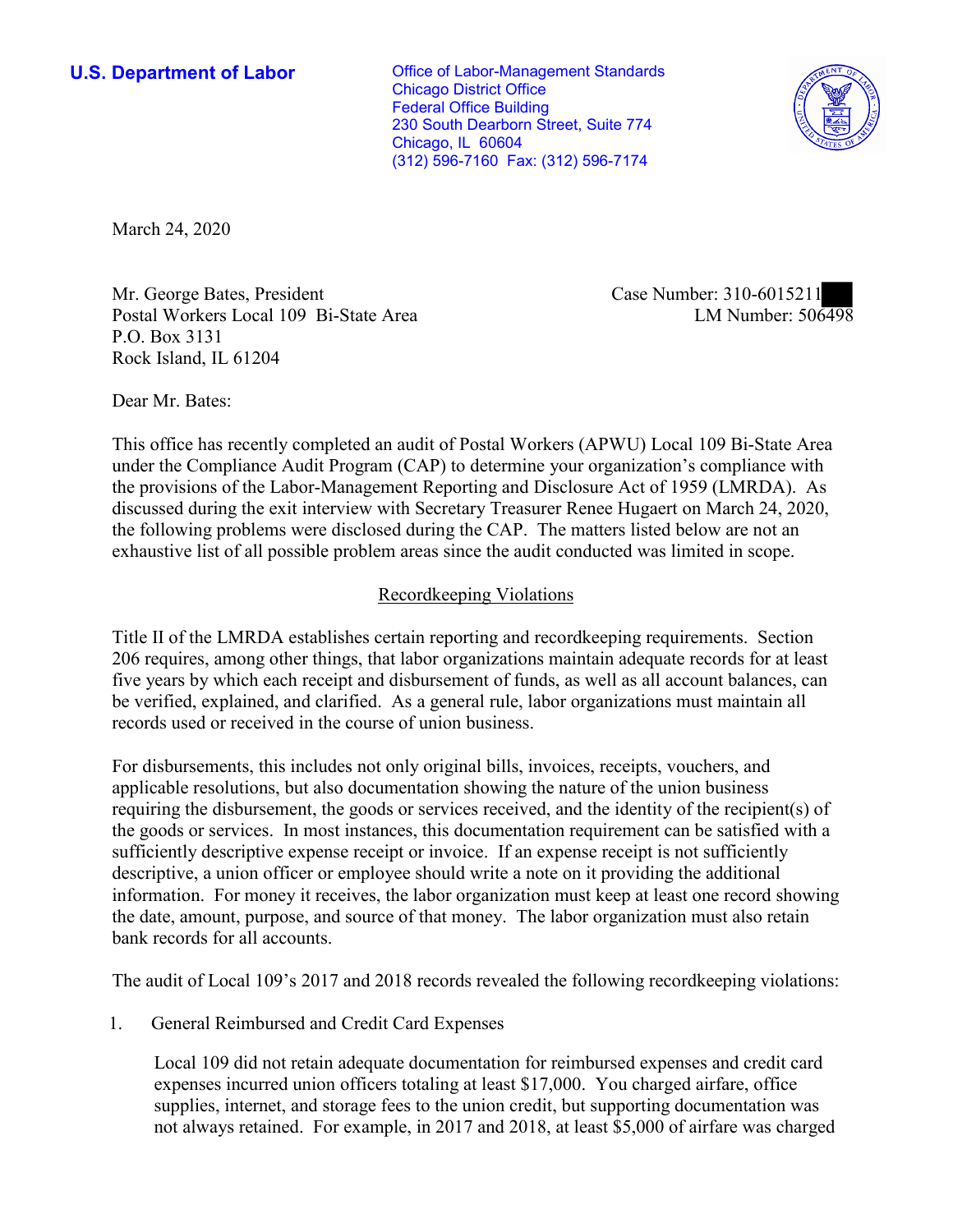to the union credit card; however only credit card statement and/or boarding pass was retained. As another example, Local 109 incurred at least \$1,400 in internet charges for the union office located at the post office; however, no supporting documentation was retained. Credit card statements alone are not sufficient to fulfill the recordkeeping requirement.

 disbursements. The president and treasurer (or corresponding principal officers) of your As noted above, labor organizations must retain original receipts, bills, and vouchers for all union, who are required to sign your union's LM report, are responsible for properly maintaining union records.

## 2. Meal Expenses

Local 109 did not require officers and employees to submit itemized receipts for meal expenses. The union must maintain itemized receipts provided by restaurants to officers and employees. These itemized receipts are necessary to determine if such disbursements are for union business purposes and to sufficiently fulfill the recordkeeping requirement of LMRDA Section 206.

business conducted or the names and titles of the persons incurring the restaurant charges. charges. Also, the records retained must identify the names of the restaurants where the officers or employees incurred meal expenses. 3. Reimbursed Auto Expenses Local 109 records of meal expenses did not always include written explanations of union For example, in November 2017 you incurred a charge for at least ten individuals at Wise Guy Pizza totaling \$223.75, but only the credit card statement and itemized receipt was retained. Union records of meal expenses must include written explanations of the union business conducted and the full names and titles of all persons who incurred the restaurant

Union officers who received reimbursement for business use of their personal vehicles did not retain adequate documentation to support payments to them totaling at least \$1,190 during 2017 and 2018. Officers submitted vouchers that were not adequate because the location traveled to and from were not always properly identified. The union must maintain records which identify the dates of travel, locations traveled to and from, and number of miles driven. The record must also show the business purpose of each use of a personal vehicle for business travel by an officer or employee who was reimbursed for mileage expenses.

4. Receipt Dates and Sources not Recorded

 In some instances, entries in Local 109's general ledger reflect the date money was explain, or clarify amounts required to be reported in Statement B (Receipts and Disbursements) of the LM-3. The LM-3 instructions for Statement B state that the labor deposited and do not identify the date money was received or sources of the payments. The date, source, and amount of receipt is required to be recorded in union records to verify,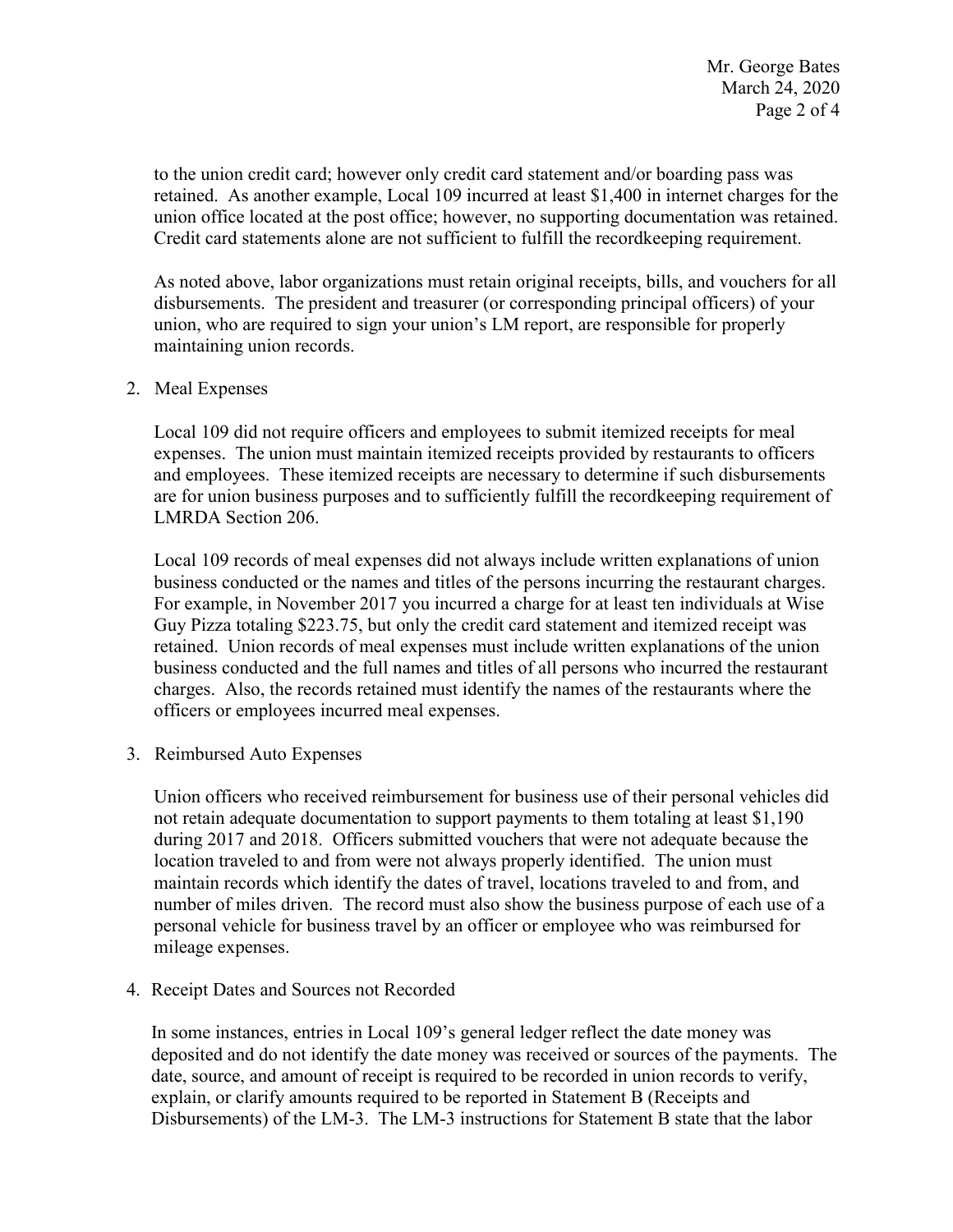Page 3 of 4 Mr. George Bates March 24, 2020

 it actually pays out money. Failure to record the date money was received could result in reporting some receipts on the LM-3 for a different year than the year it actually received them. organization must record receipts when it actually receives money and disbursements when

them.<br>Based on your assurance that Local 109 will retain adequate documentation in the future, OLMS will take no further enforcement action at this time regarding the above violations.

# Reporting Violations

 Labor Organization Annual Report (Form LM-3) filed by Local 109 for the fiscal year ended The audit disclosed a violation of LMRDA Section 201(b), which requires labor organizations to file annual financial reports accurately disclosing their financial condition and operations. The December 31, 2018, was deficient in the following areas:

1. Acquire/Dispose of Property

 the union gave t-shirts, a grill, and a television totaling at least \$1,400 during the year. The union must identify the type and value of any property received or given away in the additional information section of the LM report along with the identity of the recipient(s) or giveaways by name. The union can describe the recipients by broad categories if Item 13 (During the reporting period did your organization acquire or dispose of any assets in any manner other than by purchase or sale?) should have been answered, "Yes," because donor(s) of such property. The union does not have to itemize every recipient of such appropriate such as "members" or "new retirees."

2. Disbursements to Officers

Local 109 failed to correctly report disbursements to officers in the amounts reported in Item 24 (All Officers and Disbursements to Officers) totaling at least \$10,000. For example, the union's general ledger, vouchers, and credit card statements show you received direct and indirect expense reimbursements totaling at least \$9,700; however, only \$877 was reported in Column E (Allowances and Other Disbursements). In addition, Vice President Sheryl Stagg received direct reimbursement for expenses totaling at least \$1,969. However, only \$721 was listed in Column E. It appears these payments were erroneously reported elsewhere on the report.

 value. See the instructions for Item 24 for a discussion of certain direct disbursements to officers that do not have to be reported in Item 24. An "indirect disbursement" to an officer disbursements for temporary lodging (such as a union check issued to a hotel) or for Most direct disbursements to Local 109's officers and some indirect disbursements made on behalf of its officers must be reported in Item 24. A "direct disbursement" to an officer is a payment made to an officer in the form of cash, property, goods, services, or other things of is a payment to another party (including a credit card company) for cash, property, goods, services, or other things of value received by or on behalf of an officer. However, indirect